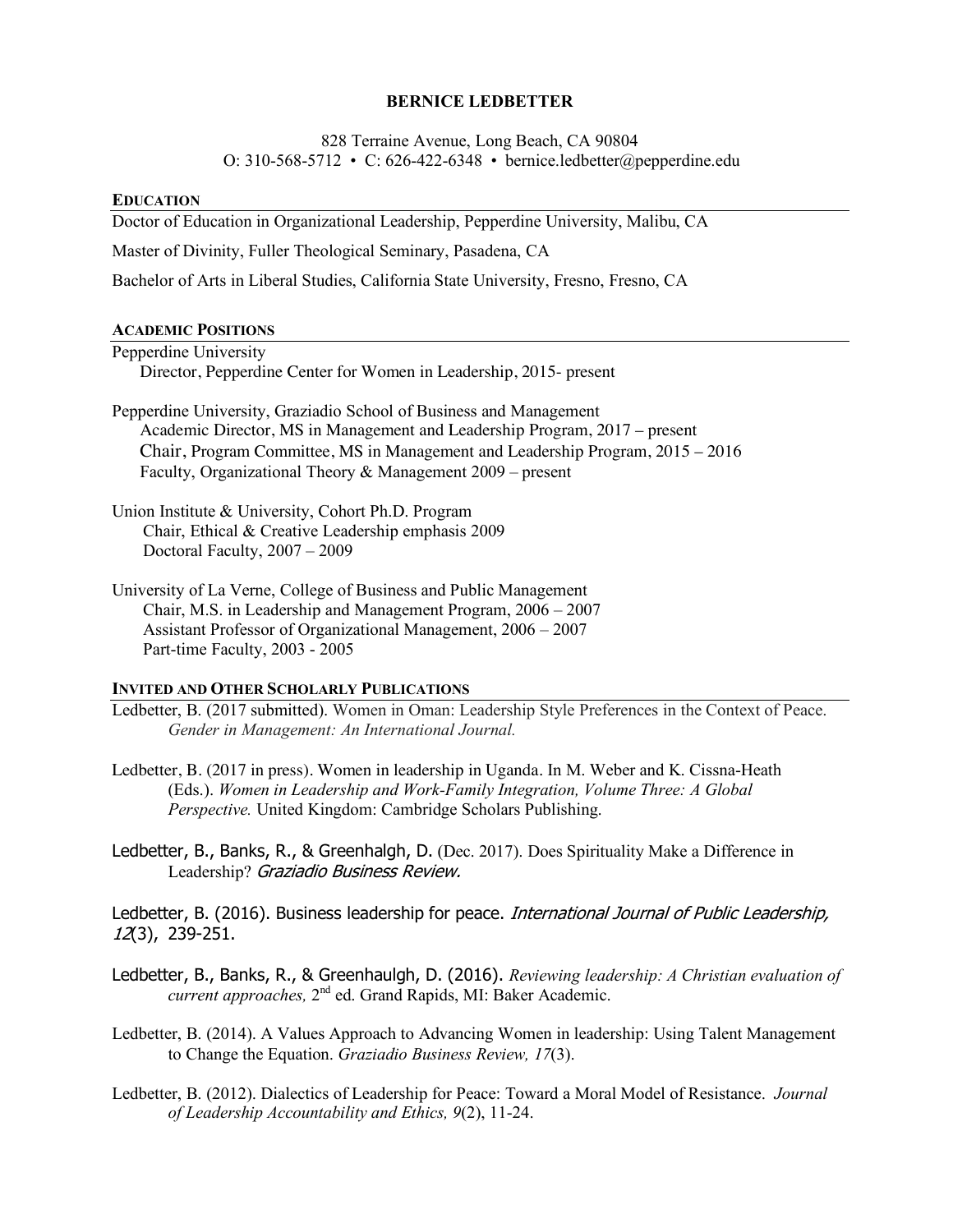- Ledbetter, B. (2010). Leading self. In R. Couto (Ed.). *Political & civic leadership: A reference handbook:*  Vol. 2. (pp.886-894). Los Angeles: Sage.
- Ledbetter, B. (2008). Global Perspectives on Laity. In W. Dyrness & V. Kдrkkдinen (Eds.), *Global Dictionary of Theology*. Downers Grove, IL: InterVarsity Press.
- Banks, R., and Ledbetter, B. (2004). *Reviewing leadership: A Christian evaluation of current approaches.* Trans. Chinese (2006); Korean (2008); Spanish (2009/2012). Grand Rapids, MI: Baker Academic.

#### **DISSERTATION COMMITTEES**

#### Committee Member

- Lindsey, K. (in progress). *Black Women Administrators in Higher Education.* Azusa Pacific University, Azusa, CA.
- Han, B. (in progress). *Utah Women: The Development of Leadership Voice*. Creighton University, Omaha, NE.

Tabata, M. (in progress). *Leadership Influence and Project-Based Teams in Lutheran Nonprofit Organizations*. Eastern University, St. Davids, PA

- Taylor, J. (2010) *The Social Cost of Ambiguity in the Professional Identity of American Funeral Directors.* Union Institute & University, Cincinnati, OH.
- Stebick, D. (2009). *A Case Study of the Implications of Student Achievement by Instructional Leaders' Implementation of Response to Intervention.* Union Institute & University, Cincinnati, OH.

# Chair

- Loyd, R. (2009). *The Adaptive Work of Trinitarian Leadership: A Case Study of Pastoral Transition.* Union Institute & University, Cincinnati, OH.
- Montgomery, C. (2009). *In Search of Race-Transcending Prophets: A Narrative Inquiry of the Role of Spirituality in the Leadership and Social Justice Practices of Black Men.* Union Institute & University, Cincinnati, OH.

# **THESIS COMMITTEES**

Chair

- Seieroe, M. (2016). *Investigating Women's Low Rates of Participation in the Expatriate Professional Workforce.* The George L. Graziadio School of Business and Management, MSOD Program, Pepperdine University.
- Robertson, A. (2016). *The Experience of Stress among First-Time Entrepreneurs in High Technology Startup Organizations*. The George L. Graziadio School of Business and Management, MSOD Program, Pepperdine University.

#### **PROCEEDINGS**

- Ledbetter, B. (2007) "Interpreting the Impact, Culture, and Sustainability of Leadership: Implications for Leadership Education and Development" *Proceedings* of the annual meeting of the International Leadership Association, Vancouver, British Columbia, Canada
- Ledbetter, B. (2004). "Reviewing leadership: Leadership and spirituality in the workplace." *Proceedings* of the annual meeting of the International Leadership Association, Washington, D.C.

#### **ACADEMIC CONFERENCE PRESENTATIONS**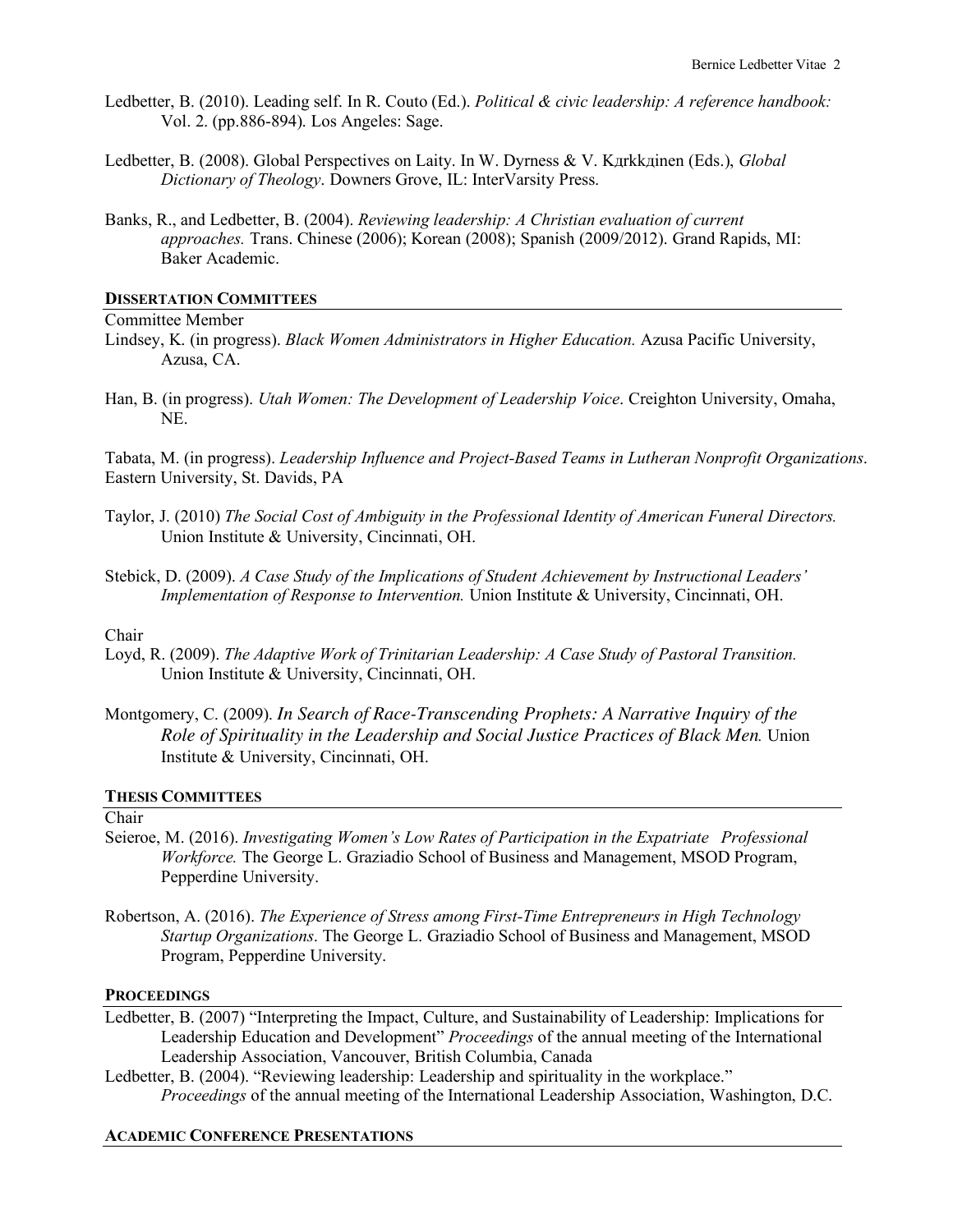"Women leading Progress and Prosperity in Uganda" (submitted 2018). International Leadership Association, Palm Beach, Florida.

"Transformational Leadership in the Context of Peace: Omani Women's Leadership Style" (2017). International Leadership Association, Brussels, Belgium.

"Developing Leader Identity of High Potential University Women" (2016). International Leadership Association, Atlanta, Georgia.

"Women Students' Perception of Leadership" (2016). Women in Leadership: Work-Life Balance Conference, Los Angeles, CA.

"Business Leadership for Peace: What is the Role of For-Profit Business in Advancing Peace?" (2015). International Leadership Association, Barcelona, Spain.

"Religion/Spirituality and Ethical Leadership" (2014). International Leadership Association, San Diego, CA

"Moral Stress in Ethical Leadership: Managing Paradox Through Sustainable Resilience" (2013). International Leadership Association, Montreal, Canada

"Dialectics of Leadership for Peace" (2013). Western Academy of Management, Santa Fe, NM

"Moral Progress and the Occupy Movement: Affirmation or Contradiction" (2012). International Leadership Association, Denver, CO.

"The Dialects of Leadership for Peace: Toward a Moral Model of Resistance as the Path to Peace" (2011). International Leadership Association, London, UK.

"Models & Cases: Integral Approaches to Balance and Transcendence" Panel Chair (2011). Academy of Management, San Antonio, TX.

"Resistance Leadership" (2010). International Leadership Association, Boston, MA.

"Virtual Teams & Swift Trust" (2010). International Leadership Association, Boston, MA.

"Organizing for Compassion: Compassion in Management Practice and Research" (2010). Chair, All Academy Theme Symposium, Academy of Management, Montreal, Canada.

"Engendering Adaptive Work - Adapting Adaptive Work: Perspectives on the Work of Ronald Heifetz" (2009).International Leadership Association, Prague, Czech Republic.

"Ethical Values of Women Leaders: Benevolence & Achievement" (2009). Association for Practical & Professional Ethics, Cincinnati, OH.

"The Courage to Lead: Leadership Themes in Scott Joplin's Opera *Treemonisha*" (2008). International Leadership Association, Los Angeles, CA.

"Compassion Organizing Competence: A Case Study Analysis of the Masangane Program in South Africa" (2008). International Society of Business, Economics and Ethics World Congress, Cape Town, South Africa.

"An Interdisciplinary Approach to Values and Leadership" (2007). Society of Business Ethics, Philadelphia, PA.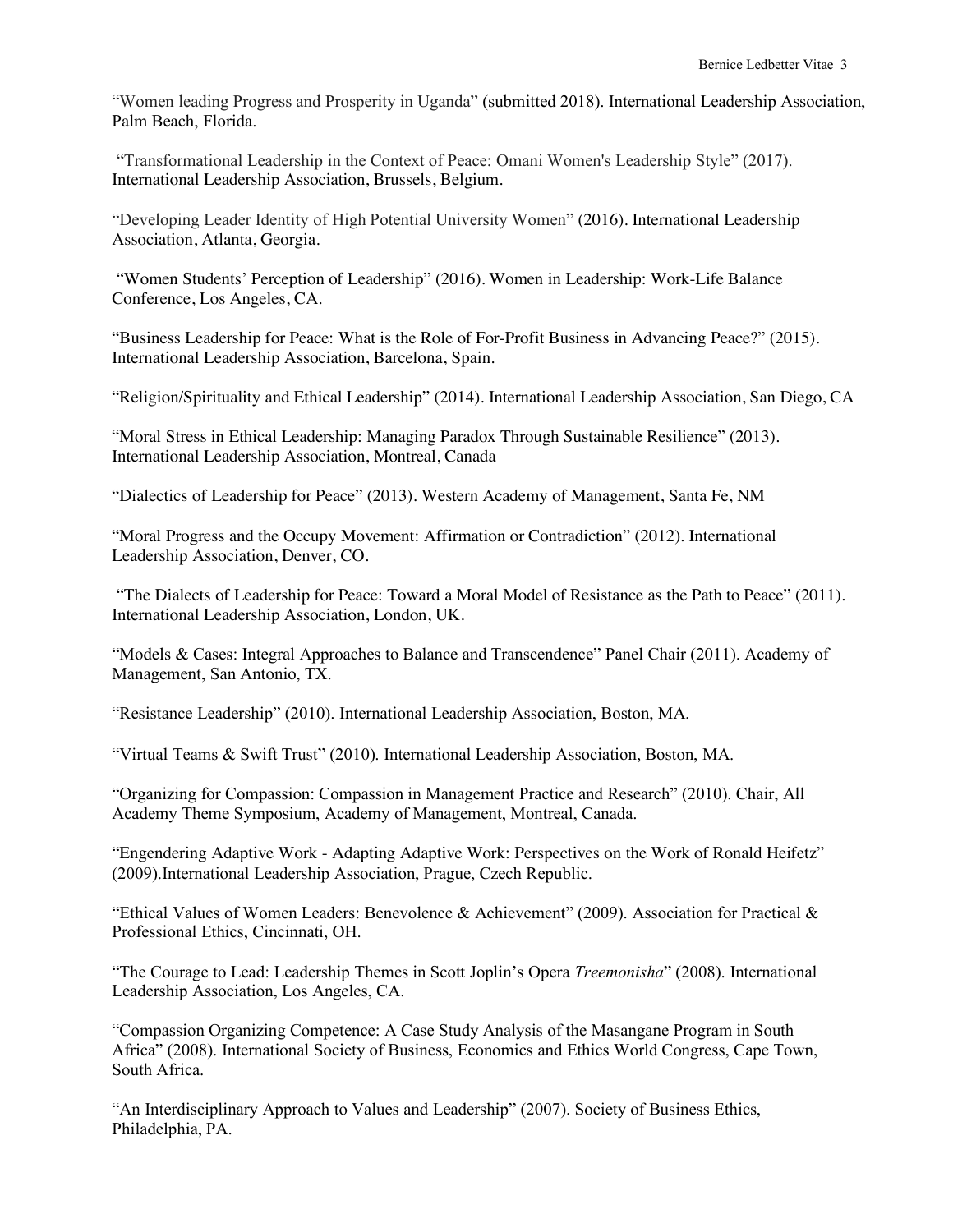"The Razor's Edge of Leadership: Simulating the Uncertainty of Business" (2007). Western Academy of Management, Missoula, MT.

" Symphony" (2006). Western Academy of Management, Long Beach, CA.

"Leveraging Group Projects for Organizational Benefit: 'The Triple Bottom-line' Approach for Team Project Assignments" (2006). Western Organizational Management Teaching Conference, La Verne, CA.

"Leading Through Shared Values" (2005). International Leadership Association, Amsterdam, The Netherlands.

"Women's Leadership Development" (2005). International Leadership Association, Amsterdam, The **Netherlands** 

"Benchmark Leaders from Europe and East Europe" (2005). International Leadership Association, Amsterdam, The Netherlands.

"Orchestrating Student Led Team Projects Toward Successful Outcomes" (2005). Western Organizational Management Teaching Conference, La Verne, CA.

"The Art and Science of Leadership: A Multidisciplinary Approach to Teaching Leadership" (2004). The Society of Educators and Scholars, Austin, TX.

"Faculty - Student Collaboration: Aligning Theory and Practice of Shared Leadership" (2004). Western Organizational Management Teaching Conference, Malibu, CA.

"Leadership and Values: Creating Sustainable Change" (2001). International Leadership Association, Miami, FL.

#### **PRACTITIONER PUBLICATIONS**

- Ledbetter, B. (December 21, 2017). Work Cannot be a Place Women are Afraid to Go. *Huffington Post Blog.*
- Ledbetter, B. (November 16, 2017). Sexual Harassment Disaster Puts "Good Men" in a Quandary. *Huffington Post Blog.*
- Ledbetter, B. (October 25, 2017). Enablers are Part of the Sexual Harassment Problem. *Huffington Post Blog.*
- Ledbetter, B. (September 28, 2017). Why I think 2018 will be the Year of the Woman. *Huffington Post Blog.*
- Ledbetter, B. (August 10, 2017). Disrespect Not Dissent Was the Problem with Google Memo. *Huffington Post Blog.*
- Ledbetter, B. (August 3, 2017). More Women in Asset Management Would be a Game Changer. *Huffington Post Blog.*
- Ledbetter, B. (June 28, 2017). Why Uber Should Hire a Woman CEO *Huffington Post Blog.*

Ledbetter, B. (May 31, 2017). What Kind of a Woman are You? *Huffington Post Blog.*

Ledbetter, B. (March 27, 2017). Leadership Training can Help Close the Gender Gap. *Huffington Post Blog.*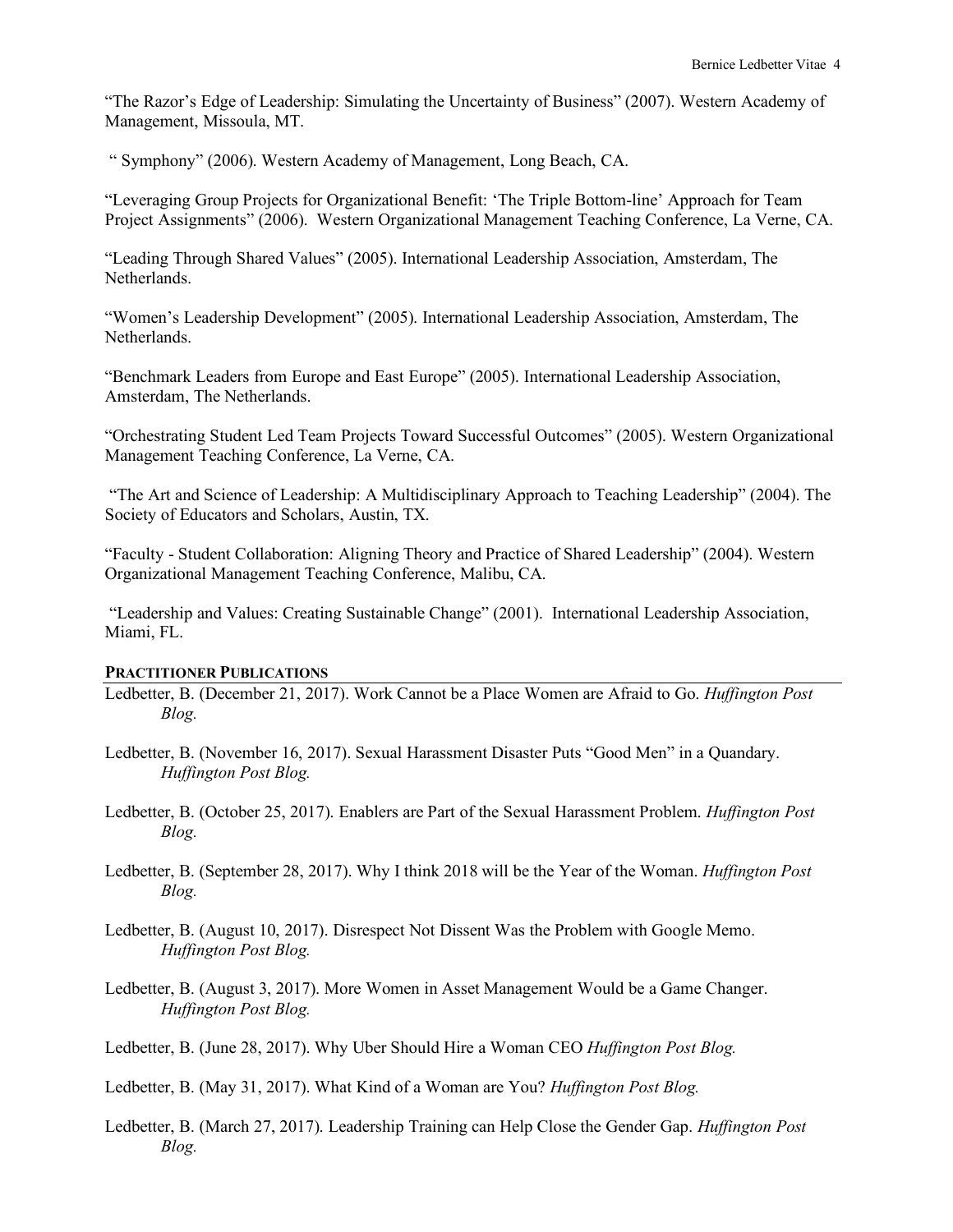- Ledbetter, B. (February 28, 2017). Is Women's Leadership Talent Hiding in Plain Sight? *Huffington Post Blog.*
- Ledbetter, B. (December 20, 2016). The Benefits of Gratitude: Why Saying Thank You Matters, *Huffington Post Blog.*
- Ledbetter, B. (November 16, 2016). Are you a Queen Bee or a Virtuous Woman? *Huffington Post Blog.*
- Ledbetter, B. (September 1, 2016). Here's What You are Doing Right. *Huffington Post Blog.*
- Ledbetter, B. (July 5, 2016). Transparency is Key in Ensuring Gender Pay Equity. *Huffington Post Blog.*
- Ledbetter, B. (May 10, 2016). The Business Case for Advancing Women on Boards. *Huffington Post Blog.*
- Ledbetter, B. (March 3, 2016). Bringing Gender Parity to Hollywood One Step at a Time. *Huffington Post Blog.*
- Ledbetter, B. (January 21, 2016). 5 Ways to Seize a New Opportunity With Confidence. *Huffington Post Blog.*
- Ledbetter, B. (December 9, 2015). Feeling Stuck: Ask Yourself am I Liked or Respected? *Huffington Post Blog.*
- Ledbetter, B. (November 11, 2015). How Women Can Approach Their Year-End Review With Confidence. *Huffington Post Blog.*
- Ledbetter, B. (October 2, 2015). It's not Rocket Science to Advance Women in the Workplace. *Huffington Post Blog.*
- Ledbetter, B. (September 1, 2015). The World Should Follow California's Lead in Ensuring Equal Pay. *Huffington Post Blog.*
- Ledbetter, B. (June 15, 2015). 5 Ways Women can Develop Leadership Skills. *Huffington Post Blog.*
- Ledbetter, B. (May 15, 2015). Why Women are the New MVPs. *Huffington Post Blog.*
- Ledbetter, B. (March 4, 2015). Four Ways to Deal with a Male-Dominated Culture. *Huffington Post Blog.*
- Ledbetter, B. (December 11, 2014). Four Ways Managers Cen Spread Holiday Cheer Without Spending a Dime. *Huffington Post Blog.*
- Ledbetter, B. (November 11, 2014). Six Leadership Myths and Realities. *Huffington Post Blog.*
- Ledbetter, B. (October 9, 2014). Want to move up the Corporate Ladder? You Need a Career Map. *Huffington Post Blog.*
- Ledbetter, B. (July 27, 2014). Despite regional differences, women across the globe face same career advancement challenges. *Huffington Post Blog.*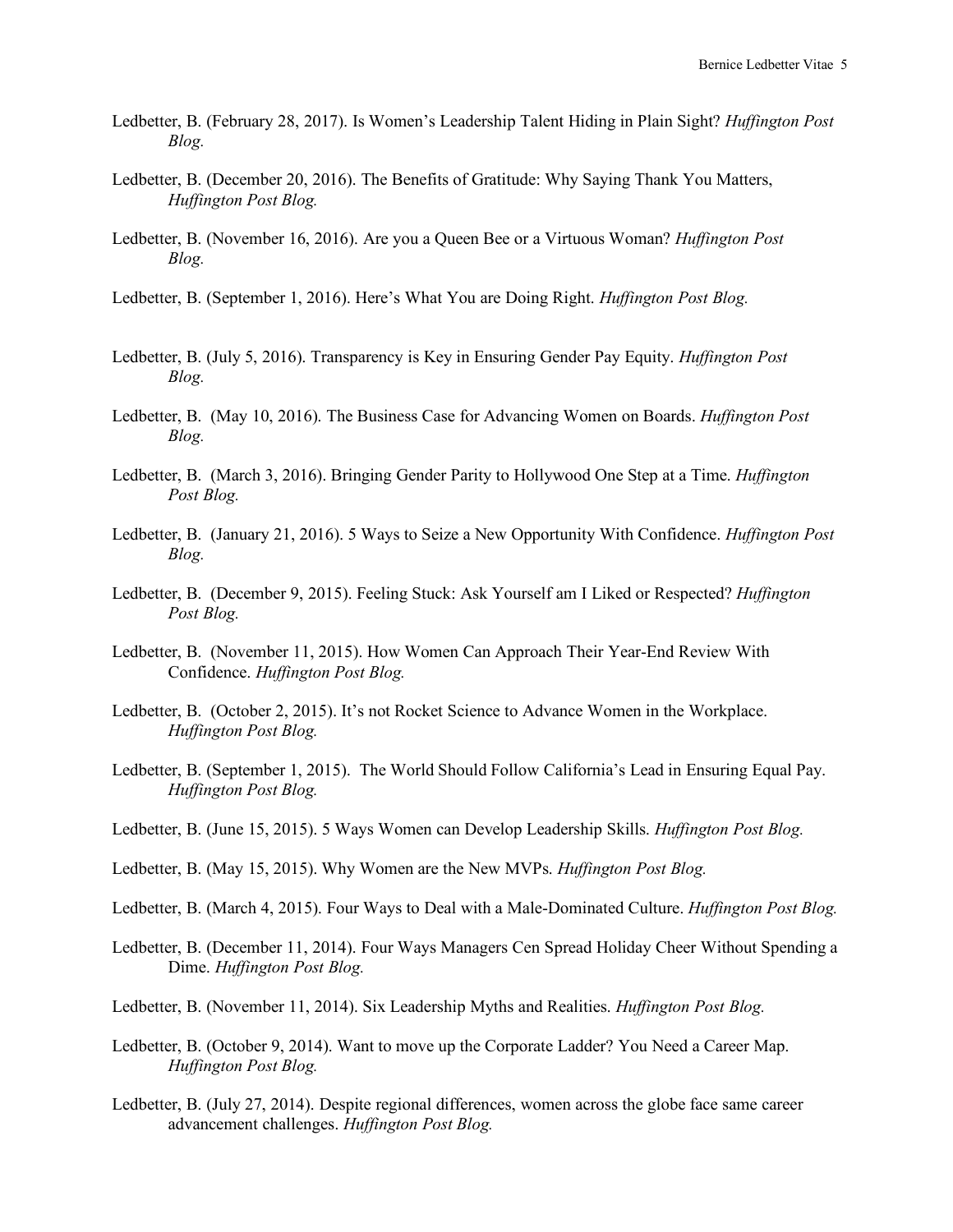- Ledbetter, B. (July 11, 2014). #Like a Girl Campaign is a Game Changer in the Feminist Movement. *Huffington Post Blog.*
- Ledbetter, B. (April 8, 2014). Over 9 million women-owned businesses in the U.S. and counting! *Huffington Post Blog.*
- Ledbetter, B. (March 19, 2014). Five tips for women who want to advance in careers. *Huffington Post Blog.*

#### **MEDIA QUOTES**

Reuters "Fired Google memo writer draws jeers, cheers and a job offer. *Business Insider* August 8, 2017.

*LA Times* "Uber won't name and shame the alleged harassers it fired, but it doesn't have to" June 7, 2017.

Op-Ed *Los Angeles Business Journal* "Why Can't Women Jump?" June 5, 2017.

*LA Times* "Uber Sexual Harassment Allegations Are A Warning for the Tech Industry and Its 'Rock Star' Culture" February 21, 2017

*LA Business Journal* "Meal Replacement CEO Serves up Futile Fight" August 5, 2016.

*LA Times* "Soylent CEO Charged over Defiance of Permits and Codes for 'Unsightly' Container Home" July 29, 2016

*LA Business Journal* "Good Intentions: B Corporations Say Socially Conscious Designation Helps Them Connect With Top Talent, Millennials" November 30, 2015

*LA Times* "Ellen Pao Resigns as Interim CEO of Reddit after Week of Intense Criticism" July 10, 2015

*LA Times* "Sharing Her Grief, Sheryl Sandberg Becomes More Powerful Role Model" June 4, 2015

*LA Times* Feature piece in weekly column *How I Made It* "Bernice Ledbetter: Getting Women to Lead" May 3, 2015

*LA Times* "Bias Case May Yet Spur Change" March 29, 2015

*LA Times* "3 Lingering Questions After Ellen Pao's Loss in Silicon Valley Trial" March 28, 2015

# **TEACHING Pepperdine University Masters Level** OTMT 672 Organizational Dynamics & Managing Change, The George L. Graziadio School of Business and Management, Pepperdine University, Online and On-ground 2011-present

OTMT 679 Education to Community Capstone Course, The George L. Graziadio School of Business and Management, Pepperdine University, 2013-present

OTMT 617 Leadership Theory & Practice, The George L. Graziadio School of Business and Management, Pepperdine University, Online and On-ground 2011-present

BSCI 635 Leadership and Ethics, The George L. Graziadio School of Business and Management, Pepperdine University, 2007-present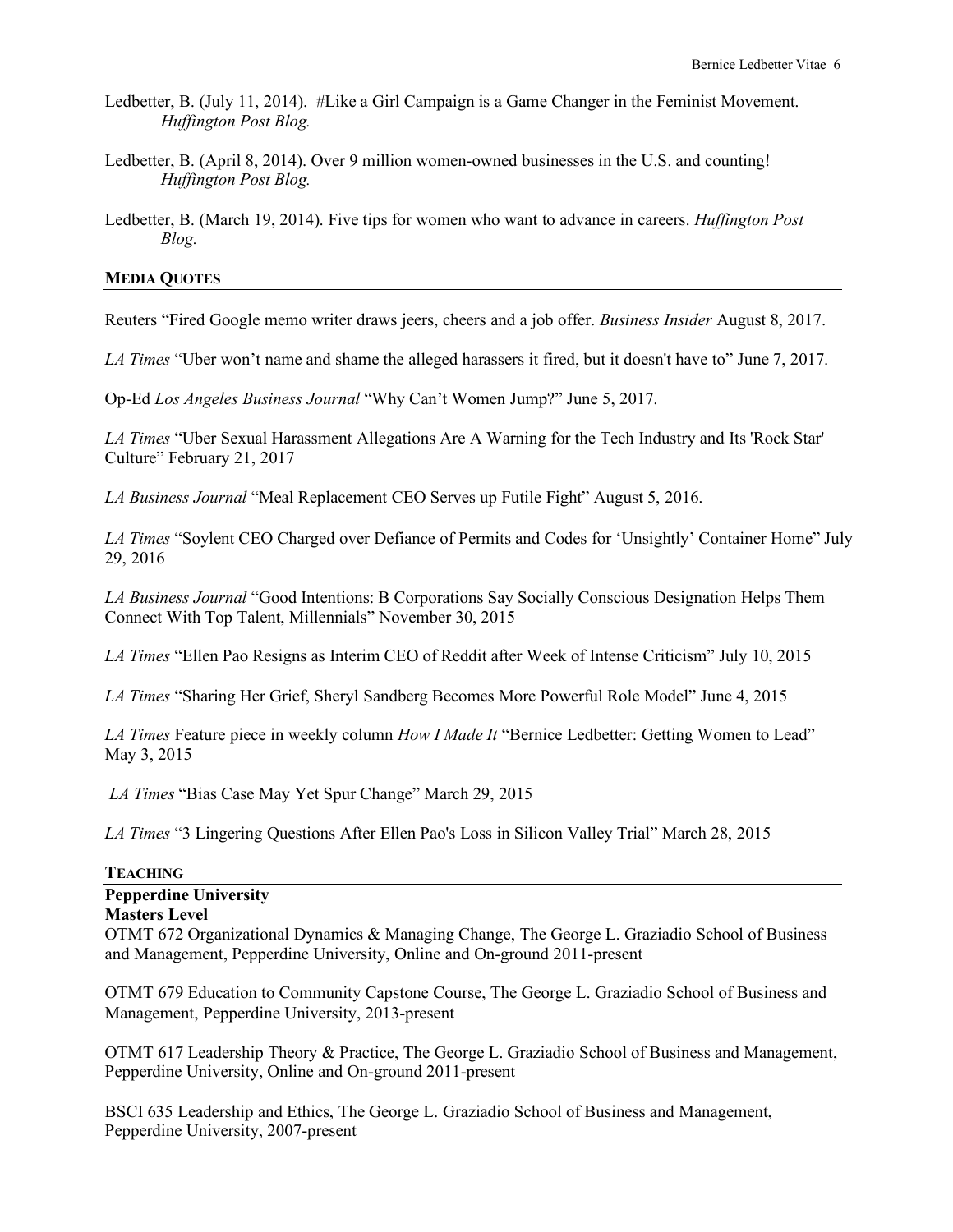BSCI 617 Creating & Leading Teams, The George L. Graziadio School of Business and Management, Pepperdine University, 2010-2016

OTMT 608 Theories and Models of Organizations: Designing Sustainable Organizations, The George L. Graziadio School of Business and Management, Pepperdine University, 2009-2011

OTMT 670 Advanced Principles of Organizations and Leadership, The George L. Graziadio School of Business and Management, Pepperdine University, 2011-2014

OTMT 650B MSML Capstone Course Leading Through Teams, 2013

MBA 694 Great Leaders, Great Literature, The George L. Graziadio School of Business and Management, Pepperdine University, 2000 – 2003; 2017 - present

MBA 650 Human Behavior Workshop, The George L. Graziadio School of Business and Management, Pepperdine University, 2003, (Co-facilitated)

# **Undergraduate**

# **Pepperdine University**

BSM 483 Managing Diversity in Organizations, The George L. Graziadio School of Business and Management, Pepperdine University, 2003 – 2006, 2009-2011

BSM 476 Managing Organizations, The George L. Graziadio School of Business and Management, Pepperdine University, 2002 – 2006

BSM 484 Contemporary Business Issues: Leadership, The George L. Graziadio School of Business and Management, Pepperdine University, 2004, 2006, 2007

BSM 484 Contemporary Business Issues: Organizational Analysis, Design and Development, The George L. Graziadio School of Business and Management, Pepperdine University, 2006

BSM 484 Contemporary Business Issues: Human Relations, The George L. Graziadio School of Business and Management, Pepperdine University, 2002

BSM 480 Critical Thinking Skills for Managerial Decision Making, The George L. Graziadio School of Business and Management, Pepperdine University, 2002 – 2003

# **TEACHING**

# **Doctoral**

# **Union Institute and University (2007-2009)**

ECL 710 Foundations of Leadership, Cohort PhD Program, Union Institute & University, Hybrid 2007-2009

ECL 730 Interdisciplinary Approaches to Leadership, Cohort PhD Program, Union Institute & University, Hybrid 2008

ECL 850 Individualized Study I: Literature Review, Cohort PhD Program, Union Institute & University, Hybrid 2008

RMTH 708 Research Methods II: Qualitative, Cohort PhD Program, Union Institute & University, Hybrid 2008-2009

**TEACHING University of La Verne Masters Level**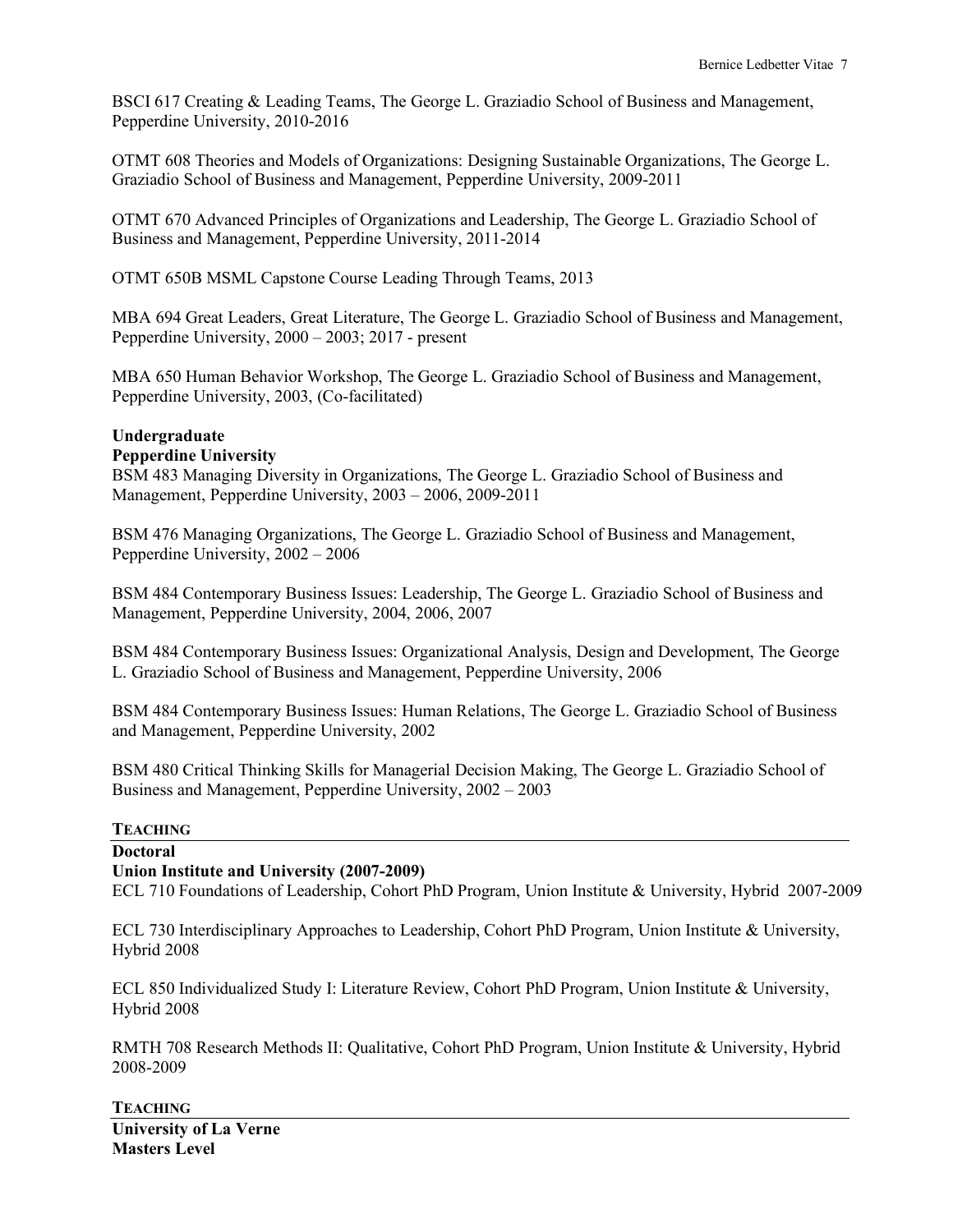MGMT 500 Management Theory and Practice, College of Business and Public Management, University of La Verne, 2005 – 2007

MGMT 523 Organizational Theory and Design, College of Business and Public Management, University of La Verne, 2006 – 2007

MGMT 571 Innovation in Organizations, College of Business and Public Management University of La Verne, 2004 – 2005

MGMT 582 Managing Groups and Teams, College of Business and Public Management University of La Verne, 2004 – 2005

MGMT 581 Research Seminar, College of Business and Public Management University of La Verne, 2004 – 2005

MGMT 585 Research Seminar 1: Methods, College of Business and Public Management University of La Verne, 2004 – 2005

MGMT 596 Cap-Stone Graduate Seminar – Case Based, College of Business and Public Management University of La Verne, 2006 – 2007

#### **UNIVERSITY SERVICE**

#### **PEPPERDINE UNIVERSITY**

Impact Task-force, 2017 Chair, Master of Science Management and Leadership degree Program Committee, 2014 - present Full-time MBA Program Committee, 2017 Learning Assurance Committee, 2016 University Management Committee, 2014 – 2016 Graziadio Dean's Search Committee, 2014-2015 Faculty Council (elected position) 2012-2014 Master of Science in Human Resources Program Proposal Committee 2013-2014 Global Study Abroad one-week intensive course Supporting Faculty, Shanghai, China, 2013; Thailand and Viet Nam, 2017 Faculty Advisor, Women MBA International 2012 Faculty Advisor, Student President -Malibu Graduate Business Society (student government) 2012-2014 Full-Time MBA Program Committee 2010-2013 Fully-Employed Master of Science in Leadership & Management Program Sub-committee 2009-2014

# **UNION INSTITUTE AND UNIVERSITY**

Chair, Ethical and Creative Leadership emphasis 2009 University Strategic Planning Committee 2008-2009

#### **UNIVERSITY OF LA VERNE**

Chair, M.S. in Leadership and Management Program, 2006 – 2007

#### **COMMUNITY SERVICE**

# **BOARD OF DIRECTORS**

Advisory Board Member, Women Connect, founded by Michelle Patterson, a media and production company giving women a voice to share their message, especially through the California Women's Conference, 2016-2017.

2020 Women on Boards, Los Angeles Host Committee, 2016, 2017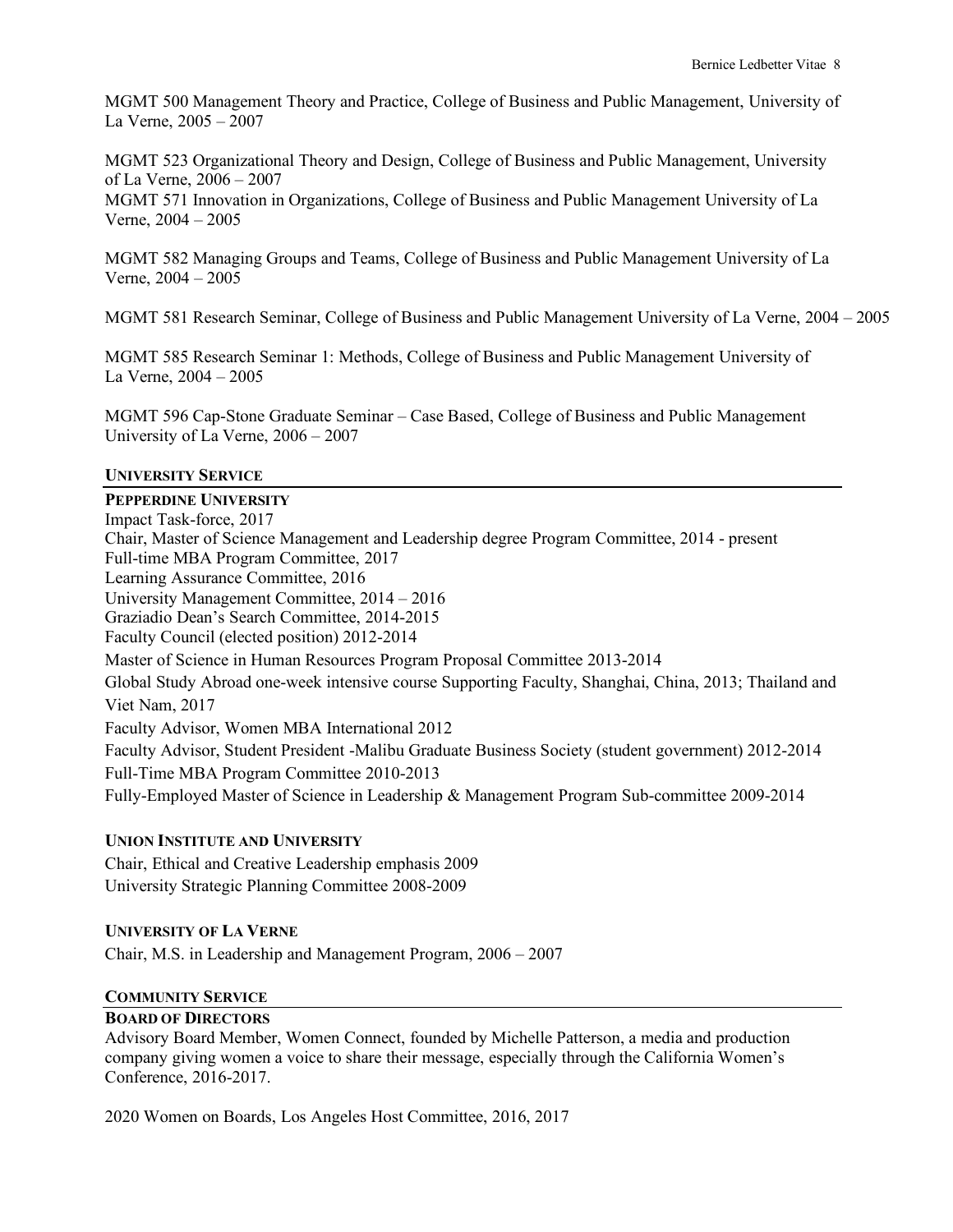Board Member, Vesper Society, dedicated to promoting social justice focusing on the provision of health services and youth leadership, 2000 – 2005, 2009 – 2014 Chair, Personnel Committee, Corporate Secretary, Audit Committee

# **PROFESSIONAL ASSOCIATIONS**

International Leadership Association (currently) Academy of Management (currently) African Academy of Management Society for Business Ethics Western Academy of Management International Society of Business Economics and Ethics

### **PROFESSIONAL ASSOCIATION SERVICE**

Peer Reviewer *Gender in Management: An International Journal.* Reviewer Scholarship Track, International Leadership Association, 2011-2017 Project Lead, Five-Year Review, Division Status Application, Management, Spirituality & Religion Interest Group, Academy of Management 2011-2013 Annual Conference Program Committee, International Leadership Association, 2009

### **HONORS AND AWARDS**

Graziadio Alumni Network Leadership Council "Above and Beyond" Faculty Award, Pepperdine University, 2016

George Award, George L. Graziadio School of Business and Management, Pepperdine University, 2016

Waves of Innovation Grant, President's Office, Pepperdine University, 2015 – 2018

Howard A. White Award for Teaching Excellence, Pepperdine University, 2014

Fellow, Blended Learning, George L. Graziadio School of Business and Management, Pepperdine University, 2010-2011

Phi Delta Kappa, honored for academic achievement, Graduate School of Education and Psychology, Pepperdine University, 2005

Outstanding Adjunct Faculty of the Year, George L. Graziadio School of Business and Management, Pepperdine University, 2005

Glen and Gloria Holden Graduate School of Education and Psychology Scholarship for academic merit, Pepperdine University, 2004

# **PROFESSIONAL POSITIONS**

LEDBETTER CONSULTING GROUP, Long Beach, CA 2002- present

Principal

Provided consultative services to organizations, groups and individuals. Client industries include telecommunications, professional services, and non-profit organizations. Founded Women's Leadership Association, a monthly training and developed program dedicated to advancing women in leadership.

RIGHT MANAGEMENT CONSULTANTS, Pasadena, CA, 2000-2002 Organizational Consultant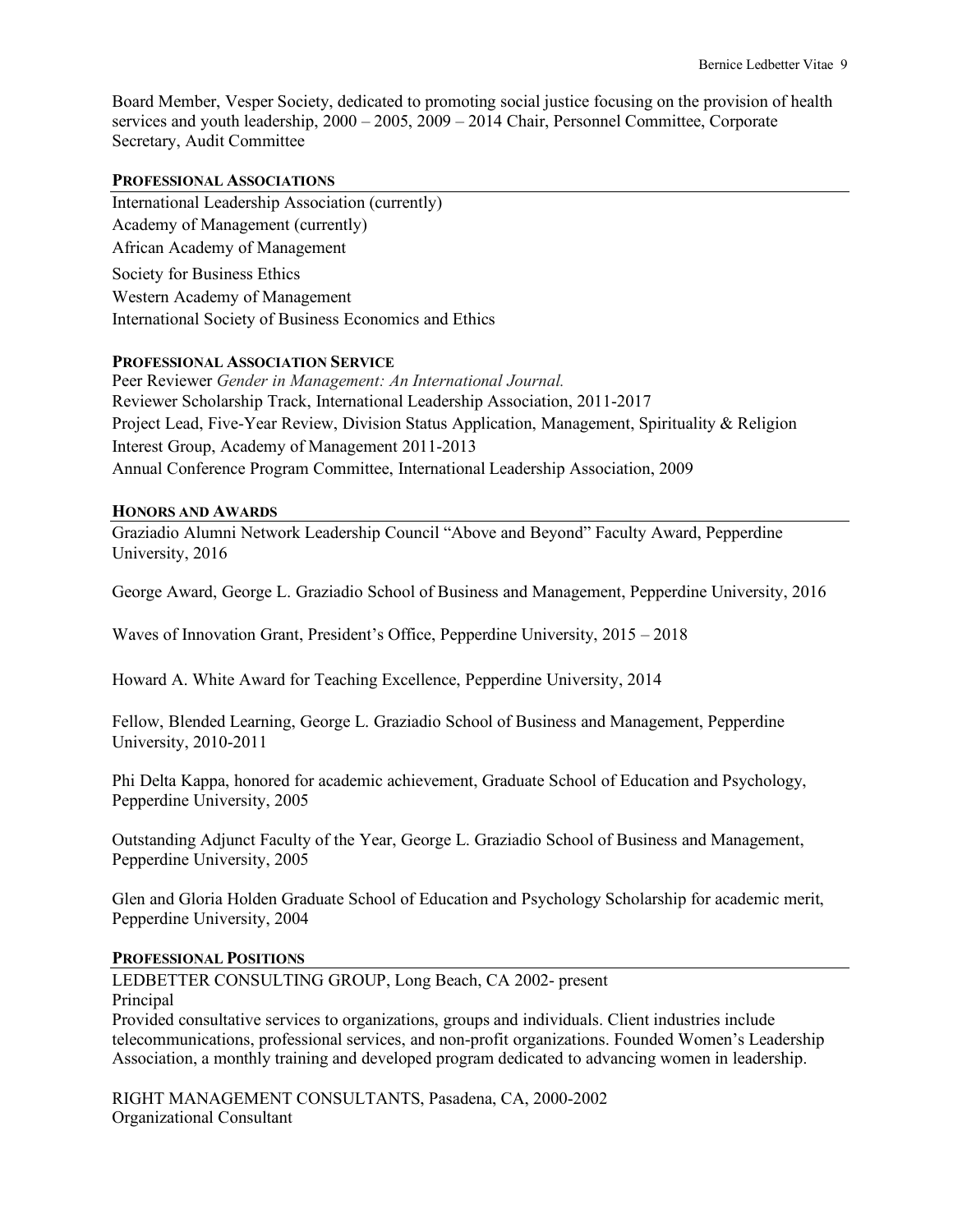Provided consulting and training to TRW Space and Electronics Division to improve team and individual performance and increase capacity to adapt to change in preparation for acquisition by Northrop Grumman Corporation.

Career Management Consultant

Performed career transition coaching to enable candidates to move smoothly and effectively through the process of obtaining re-employment.

Vice President, Client Services Consultant

Engaged in sales and marketing of consultative services among corporate clients from Fortune 500 and major middle market companies.

DE PREE LEADERSHIP CENTER, Pasadena, CA, 1996-1999

Co-Founder and Director Initiated and developed strategies and vision for start-up organization designed to cultivate values-based leadership in managers and executives of business and nonprofit organizations.

# FULLER THEOLOGICAL SEMINARY, Pasadena, CA, 1989-1996

Co-Director of Extended Education in Southern California

Director of Academic Programs and Academic Advising

Managed operations and marketed distance learning and on-line programs and services to prospective students. Supervised the director of Academic Advising and hired and supervised adjunct faculty. Managed the summer school program, including selection of dynamic faculty by matching student needs with curricular offerings. Supervised, trained, motivated, and evaluated a staff of ten peer academic advisors.

UNIVERSITY OF SOUTHERN CALIFORNIA, Los Angeles, CA, 1988-1989 Marshall School of Business Academic Advisor Provided academic advising to fully employed MBA students.

# **CONSULTATIVE ENGAGEMENTS**

# **Executive Development**

Facilitated Strategic Planning Retreat with Board of Visitors Executive Committee, Graziadio School of Business and Management, Newport Beach CA, 2015.

Facilitated Strategic Planning Retreats with Board of Directors of non-profit organization providing multilevel care for seniors. Monte Vista Grove Homes, Pasadena, CA, 2002, 2003.

"Meeting the Current Challenge: Leading Change During Accelerated Business Growth," Pall Medical Company, City of Industry, CA, 2000. Presented change management strategies to executive team responsible for 500 employees in United States and Mexico.

# **Webinars**

"Developing Yourself as a Leader for the Future" May, 2018

"Delegation Development," Webinar, hosted by University of California, Irvine Extended Education, Irvine, CA, 2007.

#### **Industry Speaking Engagements Women in Leadership**

"Best Practices on Interventions in the Fight against SGVB: Contemporary Insights on Collective Courage", Kampala, Uganda, 2018.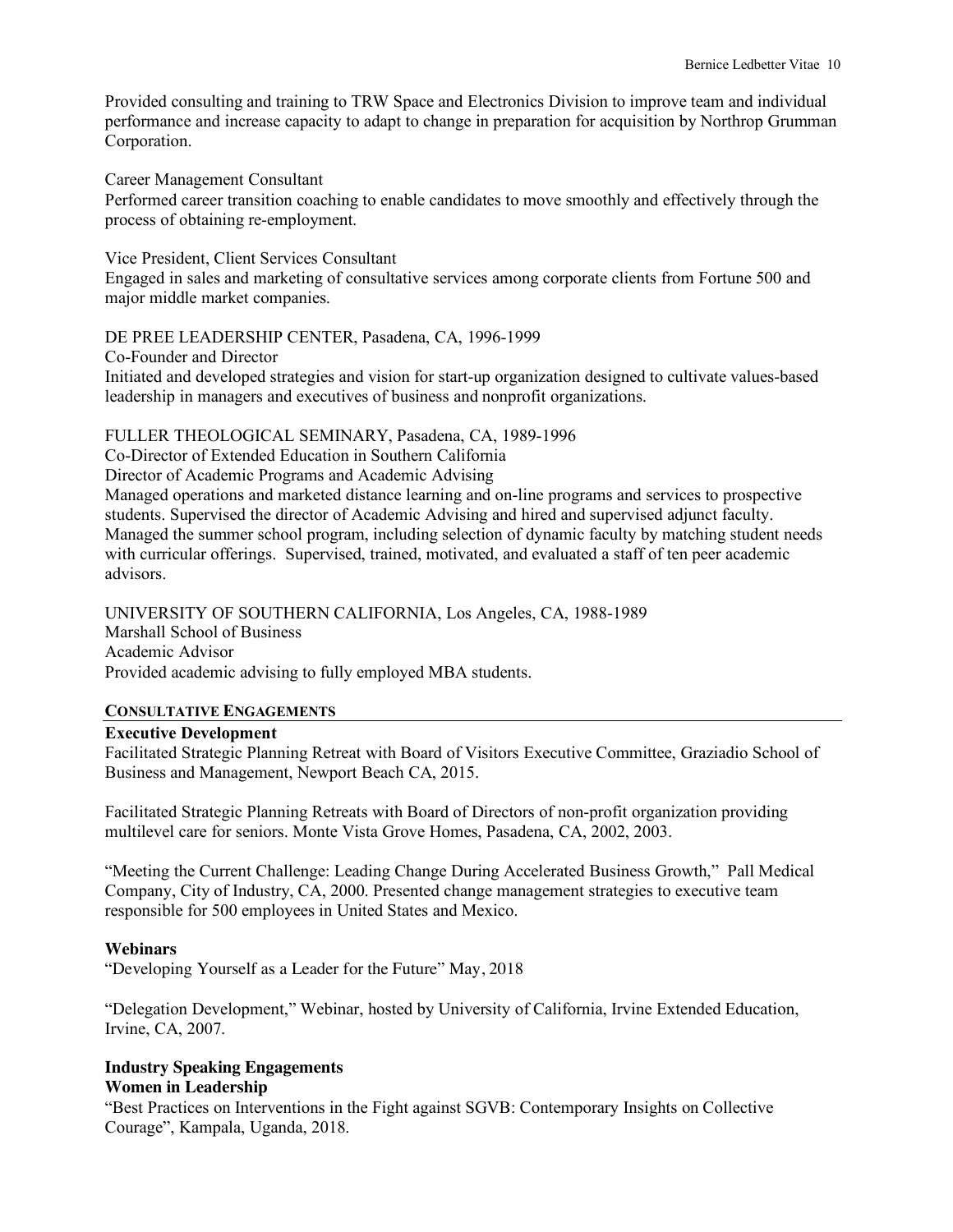"Women in Leadership: Leading with Vision, Confidence and Identity" Women's Leadership Institute, Pepperdine University, Malibu, CA, 2018.

"Women in Church Leadership: Leading with Confidence, Realities and Opportunities" Free Methodist Women, Rancho Cucamonga, CA, 2017.

"Change the Equation: Become a Best for World Leader, Today, not Tomorrow" California Association of Realtors Women's Conference, Pasadena, CA, 2017.

"The Role of Women in Driving Uganda Towards Middle Income Status: Case Studies of Success", Kampala, Uganda, 2017.

"Change the Equation: Become a Best for World Leader**"** National Association of Women Business Owners (NAWBO) Los Angeles, CA Chapter, 2017.

"Today not Tomorrow" California Women's Conference, Long Beach, CA 2017.

"Women in Leadership in Higher Education" Conference, Biola University, LaMirada, CA, 2017.

"Team Building Workshop" Amgen, Westlake Village, CA 2017.

"Women in Leadership Workshop and Conference" Muscat, Oman, 2016.

"Leadership is Ours to Win", ESPN, Bristol, CT 2016.

"Gender Equity in the Workplace" Professionals in Human Resources Association, Burbank, CA 2016.

"Women's Opportunities and Challenges" International Women's Day, Women Network, Irvine, CA 2016.

"Women in Business and Entrepreneurship" Mentorship Works, Santa Barbara, CA 2016.

"Women in Leadership: Developing Your Leadership Vision" O'Gara Coach, Los Angeles, CA 2016.

"Leadership is Ours to Win: Women are the New Corporate MVPs" Keynote, Women in Sports and Events - Women of Inspiration Awards, Los Angeles, CA 2015.

"Women in Leadership: Advancing Diversity" Southern California Gas Company, Los Angeles, CA, 2015.

"Leadership Speaker's Series" featured speaker, AEG Los Angeles, CA 2015.

"Leadership is Ours to Lose or to Win?" Los Angeles Business Journal Women's Summit, Los Angeles, CA, 2015.

"Developing High Potential Women" Women in Construction, Los Angeles, CA, 2001.

"Women's Ways of Leading" Women in Aerospace, El Segundo, CA, 2001.

# **Organizational Change**

"Successfully Managing Change and Transition" TRW Space and Electronics, Redondo Beach, CA, 2002.

"Surviving in the Downsized Organization" TRW Space and Electronics, Redondo, Beach, CA, 2002.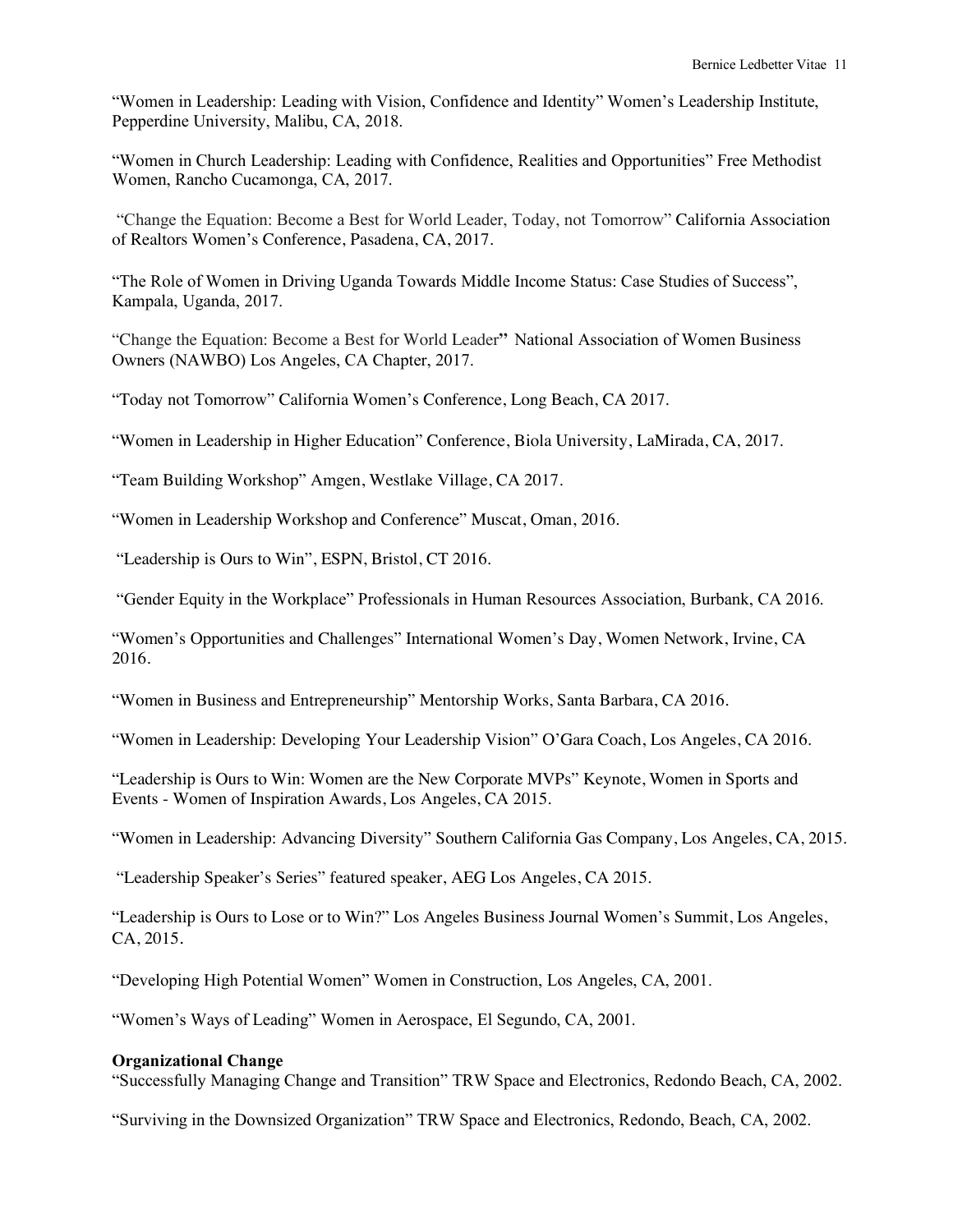"Managing Survivor Syndrome and Moving On After Repeated Downsizings" SwitchPoint Networks, Sundance, UT, 2001.

"Sustaining Change Through Collaborative Leadership" Leadership Pasadena, Pasadena, CA, 2000.

## **Professional Development:**

"Career Mapping: Aligning Purpose, Passion and Possibility" Graziadio School of Business and Management, Los Angeles, CA 2016.

"Leadership & Management: Similarities & Differences" Leadership Development Program for Selected High Potential Managers, Pepperdine University, Malibu, CA, 2014, 2016

"Interdisciplinary Leadership: Community and Inclusion" Leadership Conference, Pepperdine University, Malibu, CA, 2014.

"Leadership & Team Building: Can Ethics and Effectiveness Coexist?" National Association for Purchasing and Payables (NAPP), Marina De Rey, CA, 2010.

"Workplace Energy" Pepperdine University, 2010.

"Leadership in Academic Nursing" American Association of Colleges of Nursing (AACN),Landsdowne, VA, 2007.

"Moving from Management to Leadership" International Institute of Los Angeles, CA, 2006.

"Leadership and Power: Machiavelli as a Case Study for Exploring the Use of Power in Leadership. University of La Verne, La Verne, CA, 2005.

"Leadership Trends: An Experiential Workshop to Explore Trends Impacting the Practice of Leadership over the Next 20 years." University of La Verne, La Verne, CA, 2004.

"Values That Shape Behavior in the Workplace" TRW Space and Electronics, Redondo Beach, CA, 2002.

"Motivating Employees in the Public Sector" City of La Verne, La Verne, CA, 2002.

"Leadership at the Crossroads" Mattel Toys, El Segundo, CA, 2001. "Leadership From A to Z" Peter F. Drucker School of Management, Claremont University, Claremont, CA, 2001.

"Acting on What We Believe: Connecting Vision & Values" Christian Management Association, Palm Springs, CA, April, 2000,

"Developing High Potential Leaders" a six part series for women in leadership, Right Management Consultants, Pasadena, CA, 2000.

"Reflective Leadership" W. K. Kellogg National Leadership Fellows Program, Albany, NY, 1999.

"Leading Without Power: Creating Places of Realized Potential" State Farm Insurance Companies, Los Angeles, CA, 1998.

# **Leadership Development Conferences and Events Hosted**

Women Student Leaders Recognition Luncheon, Malibu, CA, 2018

C200 Executive Women in Leadership Conference, Malibu, CA, 2018